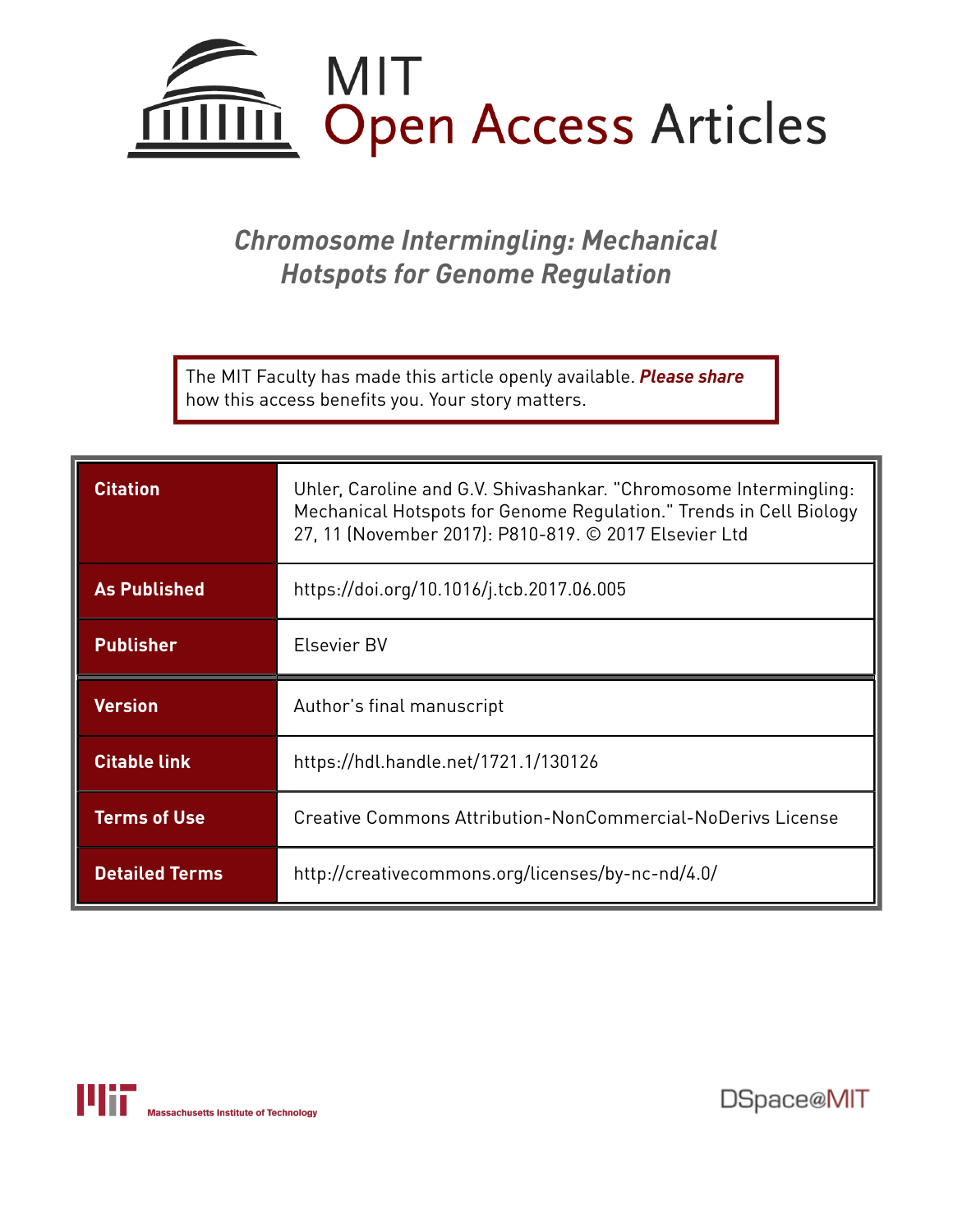## **Chromosome Intermingling: Mechanical Hotspots for Genome Regulation**

Caroline Uhler# and G.V.Shivashankar\*

# Department of Electrical Engineering & Computer Science, Institute for Data, Systems & Society, MIT, Cambridge, USA

\* Mechanobiology Institute, National University of Singapore, Singapore & FIRC Institute of Molecular Oncology (IFOM), Milan, Italy

#### **Abstract**

Cells sense physical and chemical signals from their local microenvironment and transduce them to the nucleus to regulate genomic programs. In this review, we first discuss different modes of mechanotransduction to the nucleus. Then we highlight the role of the spatial organization of chromosomes for integrating these signals. In particular, we emphasize the importance of chromosome intermingling for gene regulation. We also discuss various geometric models and recent advances in microscopy and genomics that have allowed accessing these nanoscale chromosome intermingling regions. Taken together, the recent work summarized in this review culminates in the hypothesis that the chromosome intermingling regions are mechanical hotspots for genome regulation. Maintenance of such mechanical hotspots is crucial for cellular homeostasis, and alterations in them could be precursors for various cellular reprogramming events including diseases.

## **Trends:**

- Microenvironmental signals are transmitted to the cell nucleus via both, physical and biochemical intermediates.
- The spatial organization of chromosomes is critical to regulating microenvironmental control of gene expression.
- Intermingling regions between chromosomes are enriched with transcription factors and RNA Pol II.
- The functional clustering of genes is modulated by microenvironmental signals to exhibit differential gene expression programs.

## **Introduction**

Cellular differentiation programs result in a few hundred different cell types with well-defined transcription profiles. In this process, cells adapt to the tissue microenvironment and simultaneously sculpt it, thereby defining its geometry, rigidity, and mechano-sensitivity (1-4). Cells seamlessly transition through the epigenetic landscape during differentiation and trans-differentiation programs in our body. These transitions are initiated at the molecular level: cells sense the geometry and stiffness of the micro-environment and perceive a number of biochemical signals via proteins on the cell membrane (5-7). These signals are transduced to the nucleus via a number of canonical signaling pathways (8-9). In addition, the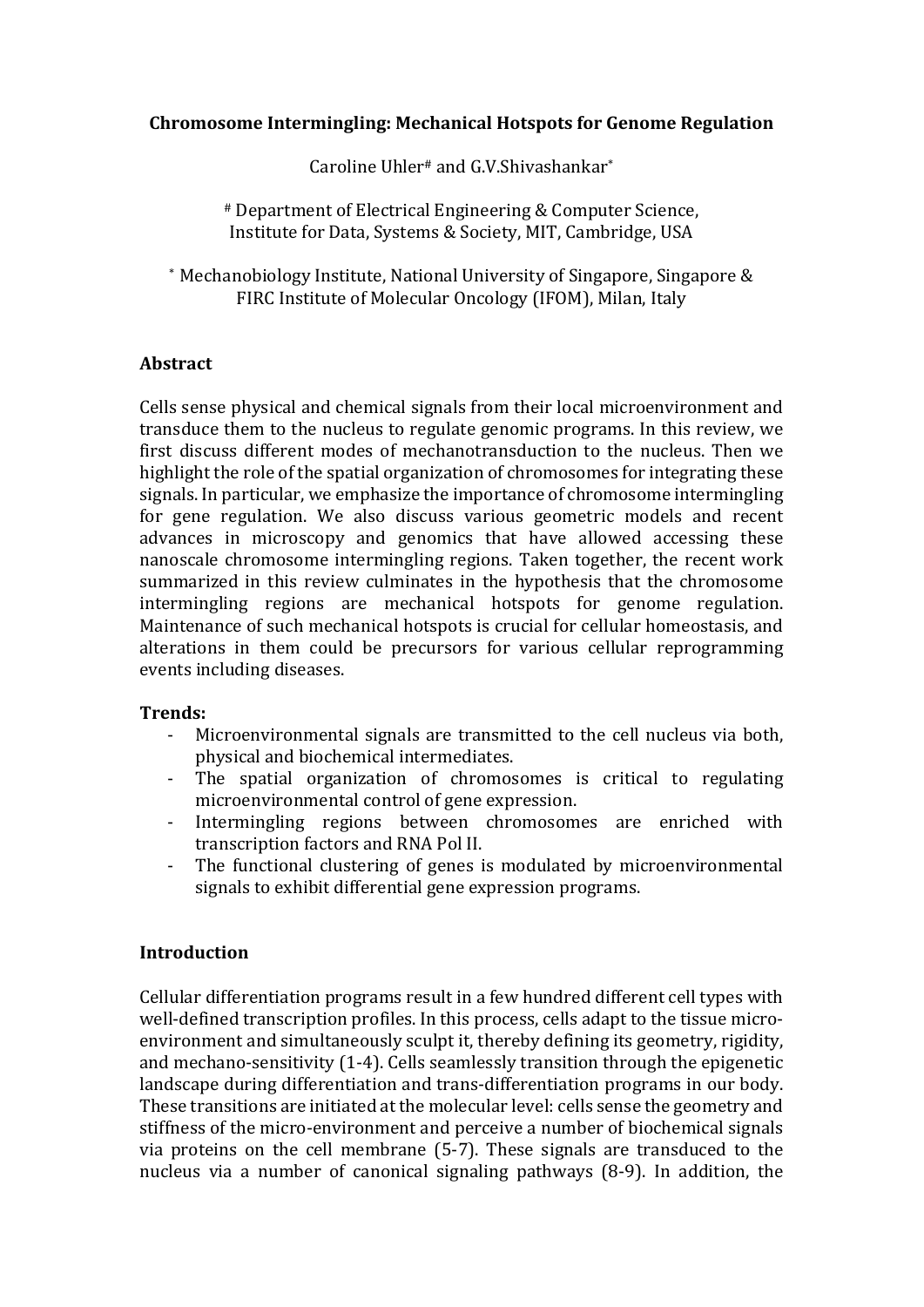nucleus is linked with an elaborate meshwork of cytoskeletal filaments, including actin, microtubules, and intermediate filaments, that bridge the extracellular microenvironment with the nuclear envelope and the genome (10-12). The chemical and physical signals that reach the nucleus are translated via chromatin remodeling enzymes and the transcription machinery to facilitate spatial control of gene expression (13-15). Recent studies are beginning to reveal that the 3D neighborhoods of chromosomes, their degree of intermingling, and the clustering of genes within those intermingled regions, are optimized for cell-type specific regulatory programs (16-20).

In this review, we highlight our current understanding of how physical and chemical signals are transduced to the nucleus, how these signals are integrated within the 3d organization of chromosomes, and how cellular and nuclear responses to such signals remodel the nano-scale intermingling regions between chromosomes; see Figure 1. Access to such nano-scale chromosome intermingling regions is made possible through a number of technological innovations in superresolution microscopy, chromosome capture methods, and large-scale genome sequencing, which are also discussed in this review. Our synthesis of the recent work presented in this review culminates in the hypothesis that the chromosome intermingling regions are mechanical hotspots for genome regulation that harbor cell-type specific gene clusters. Going forward, we highlight the importance of rigorous theoretical models to understand cell-type specific chromosome packing and how gene regulatory networks couple with such spatial hubs to bring about precise genomic programs when subjected to different micro-environmental inputs.

## **Mechano-transduction of extracellular signals to the nucleus**

In addition to soluble signals, such as cytokines or growth factors, cells experience mechanical signals in the tissue microenvironment, such as stretch, compression or shear (21). These mechanical signals are either static or cyclic, ranging from seconds to hours (22). Force magnitudes can range from piconewtons for shear forces to nanonewtons for compressive loading in tissues. Mechanical and biochemical inputs are sensed via specialized membrane proteins, such as stretch activated channels, RTKs, Integrins, GPCRs and a host of other receptor proteins (5-9). Then the signals are relayed via second messengers and/or direct physical transmission from the membrane to the nucleus. This transmission can happen in two modes, namely via biochemical transmission and / or physical transmission (23-25).

Biochemical signaling mechanisms include the direct shuttling of transcription factors from the sites of cell-matrix or cell-cell contacts to the nucleus. This can happen for example through LIM domain proteins that dissociate from the cell-matrix (26, 27), through β-catenin that dissociates from cell-cell junctions (28), or through the cleavage of cytoplasmic domains from receptor proteins such as Notch (29). A second class of biochemical signaling mechanisms consists of a host of transcription factors that are shuttled between the cytoplasm and the nucleus upon activation, such as YAP (30). Finally, a third class of biochemical signaling mechanisms consists of the generation of secondary messengers, activation, and nuclear translocation of various cofactors to activate transcription factors that are localized in the nucleus, such as the MRTF-SRF pathway (31, 32). The typical timescales of such signaling from the membrane to the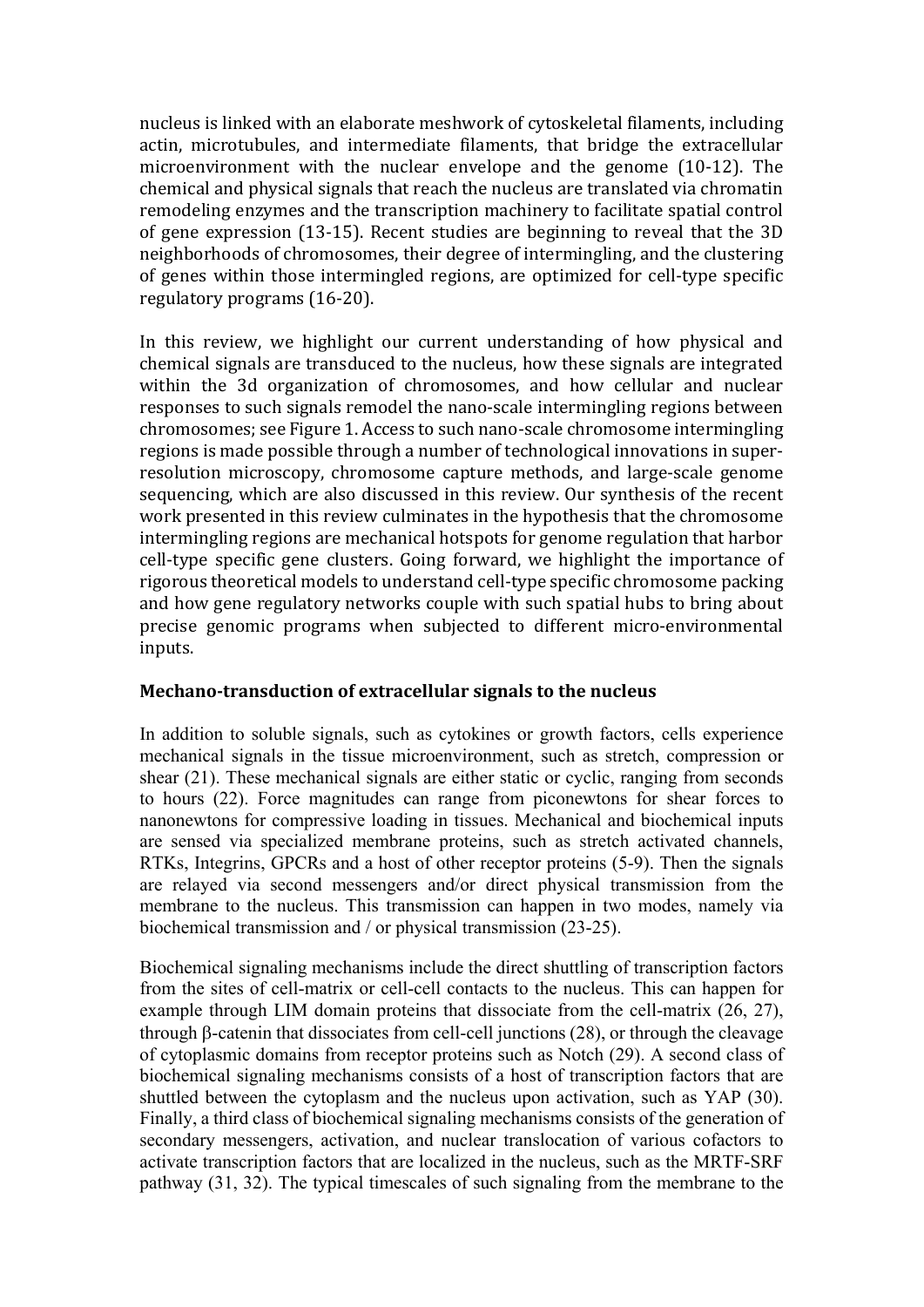nucleus ranges from minutes to hours, depending on whether the signal is transduced via diffusion and/or actively transported.

Physical signals can be transduced to the nucleus via two distinct modes and their combinations: For small mechanical perturbations experienced at the plasma membrane, stress is propagated via the direct physical links between the cytoskeleton and the nucleus. The most well characterized such links are the actin-nesprin links; and defects in these links lead to impaired nuclear mechanotransduction (33-35). Typical timescales for such force transduction is in the range of elastic transmission modes. On the other hand, large cellular mechanical perturbations lead to the remodeling of the cytoskeletal organization. This includes for example the calcium mediated remodeling of actin stress fibers, the tuning of acto-myosin contractility, or the transient reorganization of the perinuclear actin (36-38). In addition, microtubules and intermediate filaments can be reorganized to modulate the nuclear morphology and its deformability. Typical time scales for such remodeling events are in the range of seconds to minutes, reflecting cytoskeletal turnover rates. Finally, cyclic forces on the cell membrane can be transduced via a combination of both force modes. An in-depth review of mechanisms that regulate the assembly of cell-matrix and cell-cell junctions, the regulation of acto-myosin contractility, or the activation of mechano-sensing proteins is beyond the scope of this paper. The reader is directed to more recent comprehensive reviews of this aspect of mechano-signaling (1-9).

#### **Non-Random 3D Chromosome Organization within the Cell Nucleus**

Signals from the tissue microenvironment, transduced via a combination of biochemical and mechanical intermediates, eventually converge on transcription factors and cofactors. These factors then bind to regulatory DNA sites and determine which genes are upregulated or downregulated. However, processing of such microenvironmental signals in the nucleus poses a major challenge, since the meter-long DNA is packed within an approximately 10-50 μm diameter container.

Mechano-chemical signals have to be converted into precise gene expression programs, despite the highly crowded environment of the eukaryotic nucleus. The 3D nuclear architecture is determined by compaction of the double-stranded DNA, which has a typical contour length of ∼1m. Micromanipulation experiments have shown that DNA is a flexible polymer chain with a persistence length of ∼50nm, resulting in a typical radius of gyration of ∼200μm. This entropic coil is compacted within the cell nucleus, which is of about 10 to 50 km in diameter, depending on the cell type. This is achieved through the binding of histone and non-histone proteins to the DNA, forming a nucleosomal array that is  $\sim$ 11nm in diameter. This array is folded into a dynamic chromatin fiber through the interaction of linker histone proteins and stabilized by histone tail-tail interactions. Recent analysis of chromosome capture assays revealed that the chromatin is organized into topologically associated domains (i.e., TADs) of about 1MB in size (15). These topologically associated domains are further folded into higher-order chromatin structures composed of more condensed gene-poor heterochromatin and less condensed gene-rich euchromatin regions. This differential packaging is highly regulated by a number of epigenetic modifications on the amino acid residues of histone and non-histone proteins and their variants. For example, increased acetylation of core histone amino acid tail residues results in more open and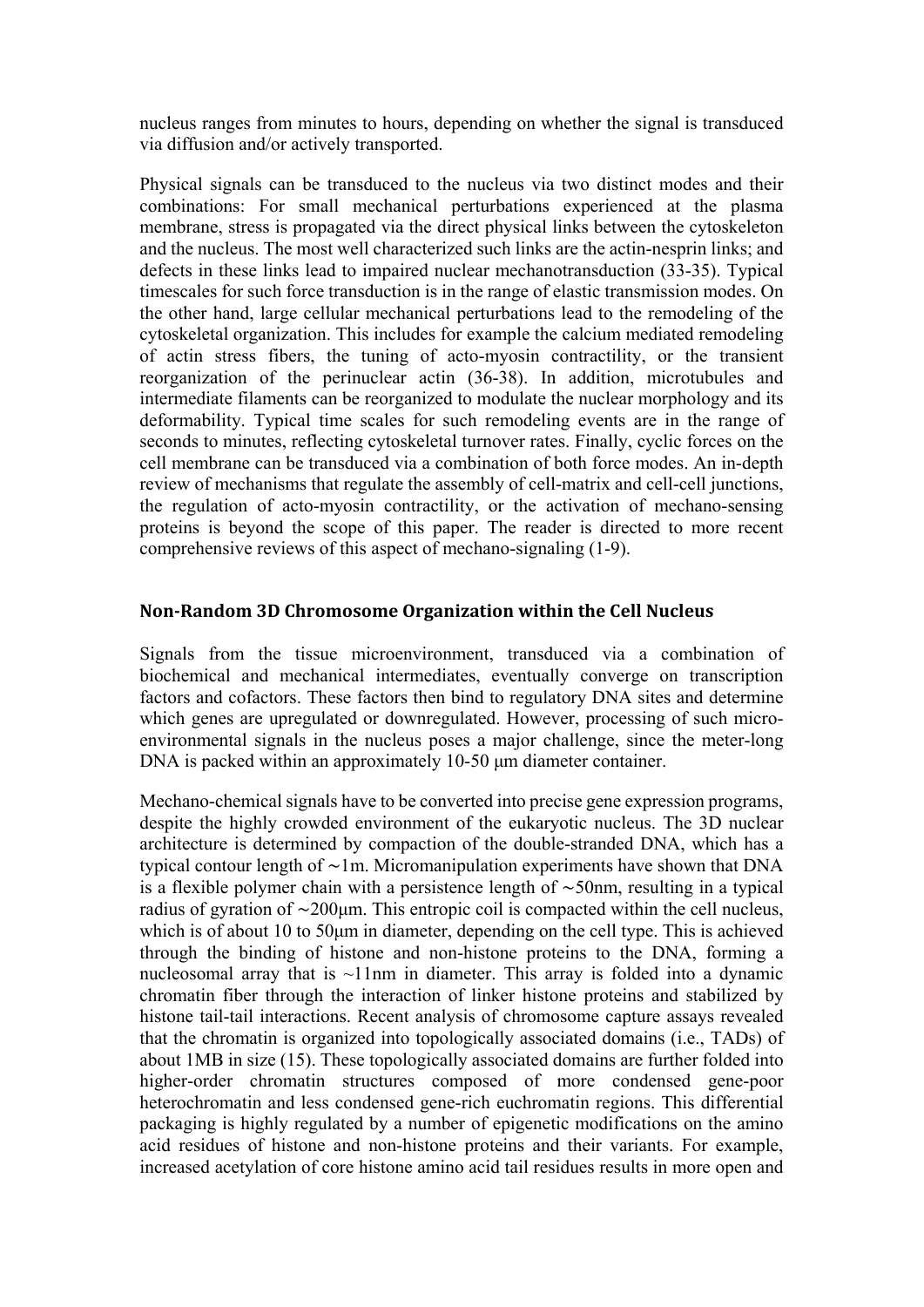flexible chromatin structure; alternatively, methylation of amino acid residues of core histone proteins facilitates the binding of heterochromatin proteins to form condensed heterochromatin structures. In this way, as shown in Figure 2, the 1m long 1D sequence of DNA in an interphase nucleus is condensed into chromosomes of ∼1 to 2μm in diameter (39-42).

In addition to packaging DNA into a chromosome, the next level of packaging involves positioning chromosomes (i.e., 23 pairs of chromosomes in human cells or 20 pairs of chromosomes in mouse cells) within the cell nucleus (43). Because the contour length and folding fraction of each chromosome is different, the resulting chromosome volumes are variable. A number of nuclear proteins that reside in the nucleus, most importantly nuclear lamina (lamin A/C and lamin B), form a structural scaffold to anchor the chromosomes (44, 45). More precisely, lamin A/C proteins are organized as a sheet-like structure that connects the inner nuclear envelope to condensed heterochromatin regions of the chromosomes via a number of adaptor proteins (46, 47). Without such structural scaffolds, chromosomes would condense even further, as they do during mitosis. Thus, the interphase nuclei in living cells have to balance the outward entropic forces of the DNA fiber and the inward condensation forces of a metaphase chromosome, thereby imposing mechanical constraints on the nucleus (48-50).

Recent experiments have revealed that each chromosome occupies a specific territory and that the chromosomes are non-randomly positioned within the nucleus (43, 51, 52). For example, interphase chromosomes appear to have preferred 3D radial positions when mapped from the center of the nucleus to the periphery. Large or gene-poor chromosomes have been found to be preferentially located towards the nuclear periphery, whereas smaller or gene-rich chromosomes are positioned more towards the center of the nucleus. Recent evidence also suggests that the spatial organization of chromosomes is cell-type specific and may be evolutionary conserved (19, 53, 54). Such spatial chromosome organization requires mechanisms for physically anchoring the chromosomes in the nucleus. This is achieved through interactions between chromosomes and the tethering of chromosomes to the nuclear envelope via lamin proteins (55). Cytoplasmic to nuclear links and the transcription machinery provide further mechanisms to position chromosomes in differentiated cells. While chromosome neighborhoods are stable in differentiated cells, stem cell nuclei show a highly dynamic chromosome regulatory landscape and more random chromosome organizations as compared to somatic cells (56-58).

## **Chromosome Intermingling and Gene Regulation**

To regulate gene expression, upon activation by micro-environmental signals the transcription factors and their co-factors need to find their respective target gene promoter sites that can be located on different chromosomes. The 3D organization of chromosome territories within the nucleus is non-random, highly structured, and cell-type specific. To obtain a better understanding of the spatial organization in the nucleus, the intermingling of chromosomes has been mapped using highresolution imaging and FISH experiments (51, 59). The degree of intermingling can be used as a sensitive measure for the relative chromosome positions. This measure was shown to be more informative than the absolute chromosome positions, since the intermingling volume shows a smaller variability within a given cell type. Furthermore, earlier studies have shown that chromosomes with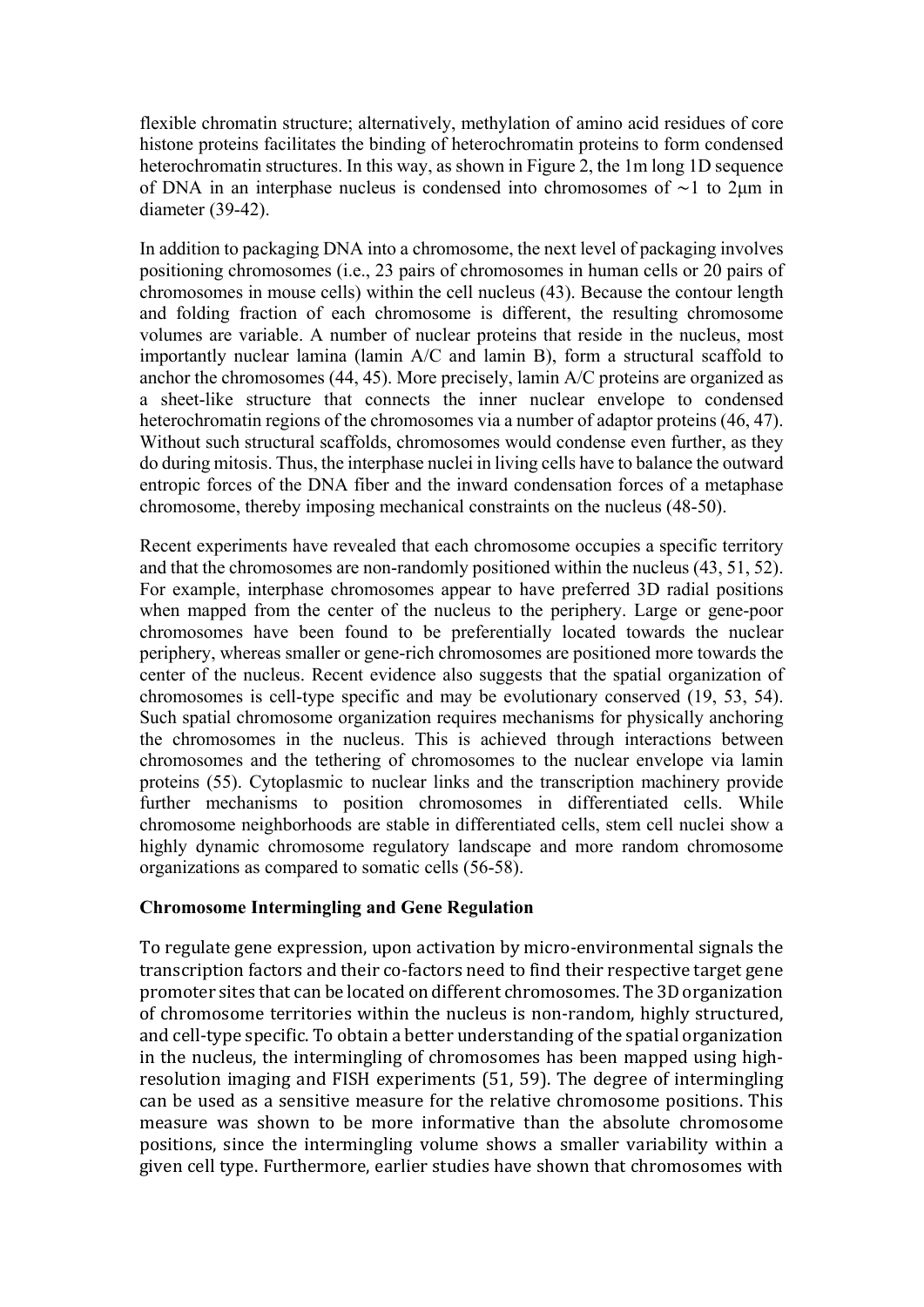similar average transcriptional activity tend to be close in space. Interestingly, the intermingling volumes correlate better with transcriptional activity than the distance between chromosome centroids, suggesting the importance of chromosome intermingling for the regulation of gene expression (59, 60). More recently, genome-wide contact maps using chromosome capture techniques have become available for both, mouse and human genomes. Notably, the FISH and chromosome capture experiments suggest that regions of chromosome intermingling potentially contain a higher density of regulatory sequences and could mediate interactions between chromosomes (51-54, 59-61).

Correlation analyses of sequences embedded within intermingling regions and whole-genome transcription and epigenetic profiles are beginning to reveal the spatial clustering of co-regulated genes (62-65). The intermingling regions can comprise of multiple topologically associated domains derived from different chromosomes. In addition, the intermingling regions have been shown to be enriched with epigenetic modifications of transcription activation and repression. For example, immunofluorescence analysis has revealed the preferential localization of transcriptionally active phosphorylated RNAPII in the intermingled regions (51, 59). Furthermore, these regions are also enriched with ATPdependent chromatin remodeling enzymes. These tune the acetylation and methylation patterns to modulate local accessibility to regulatory sites on the chromatin fiber. These findings suggest that the nano-scale intermingling regions, which have also been described in the literature as transcription factories (14), are active sites of transcription. Recent experiments have also shown that the intermingling regions are structurally stable when inhibiting active phosphorylated RNAPII, but the intermingling volume is reduced upon inhibiting transcription factors (59). Cell-type specific chromosome intermingling needs to be established during differentiation and memorized during cell division. However, the molecular mechanisms underlying these processes are still unclear. Identification of RNA and protein based molecular interactions between chromosomes might be key to understanding the structural memory in chromosome organization and the structural stability of intermingling regions.

## **Packing Models: Linking Chromosome Organization to Gene Regulation**

The spatial organization of chromosomes in the cell nucleus has been described by a number of different models, including polymer folding models, molecular dynamics approaches, statistical models using Hi-C data, and active mechanics models (41, 42, 66-69). To emphasize the important role of cell mechanical constraints on chromosome packing and gene regulation, we discuss a constrained optimization approach based on shape packing models (70, 71). Shape-packing problems have been a popular area of research in optimization and discrete mathematics over many years. Recent studies have revealed that chromosome territories are approximately ellipsoidal shaped. In addition, the shape of the nucleus strongly depends on the cellular mechanical constraints within the tissue microenvironment. Further, chromosomes are well-distributed in the nucleus with a certain amount of intermingling between them to facilitate the co-regulation of genes. This leads to an interesting model of the spatial arrangement of chromosomes obtained by solving a constrained optimization problem. We seek a minimal overlap arrangement of ellipsoids of a given size and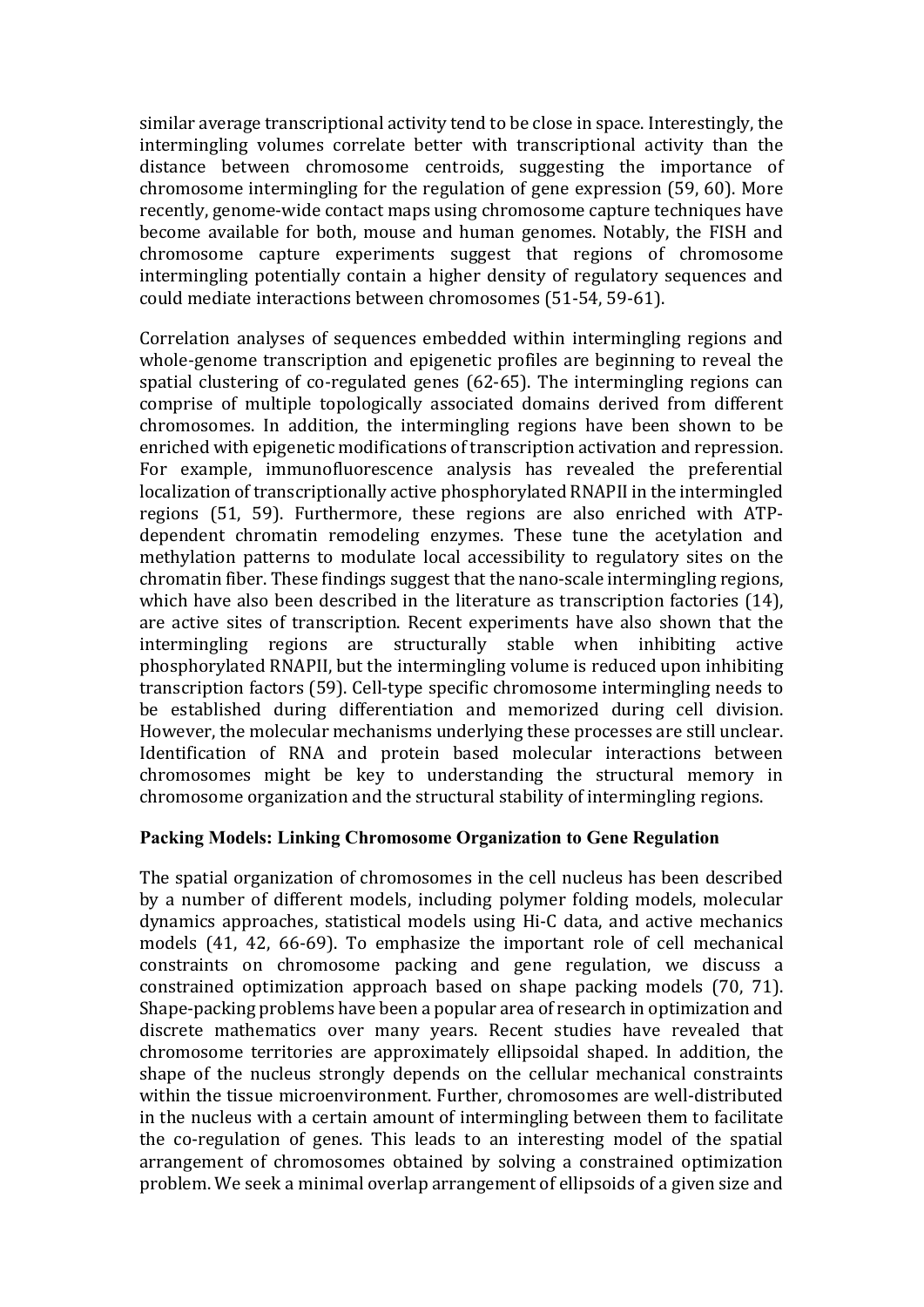shape into an enclosing container that allows for the co-regulated genes to come close in space.

More precisely, each chromosome can be modeled by an ellipsoid  $\varepsilon_i$ , i=1,..., n, of a given size and shape. The nucleus, i.e. the enclosing container, is denoted by  $\Omega$  and is assumed to be a convex body for computational reasons. Denoting the vector of pairwise overlaps between chromosomes by η, then finding an optimal chromosome arrangement amounts to minimizing the pairwise overlap η subject to the constraints that each ellipsoid  $\varepsilon_i$  lies in the container  $\Omega$ . Furthermore, to find configurations that reflect a cell-type specific gene expression pattern, the pairwise overlap  $\eta_{ii}$  between ellipsoids  $\varepsilon_i$  and  $\varepsilon_i$  is differentially penalized by the difference in average gene expression of the two chromosomes; see Figure 3. This reflects the above-described recent findings that chromosomes with similar activity tend to be spatially clustered. In addition, a number of studies have revealed that spatially clustered genes share transcription factors of specific signaling pathways. By also differentially penalizing chromosome overlap based on the amount of shared transcription factors, the solutions to the constrained optimization problem are chromosome configurations that link the nuclear architecture with gene regulation. This model can be used to analyze and predict the impact of tissue microenvironment signals to regulate genome programs in a cell-type specific manner (70, 71).

# **Mechanoregulation of gene expression**

Cells perceive soluble and mechanical (rigidity and geometry) signals from the local micro-environment and adapt to these input signals by tuning their gene expression programs (21). The genetic response depends on cell-type; stem-cells use these micro-environmental signals to differentiate and establish cell-type specific chromosome organization that is optimized for a particular transcription program (56-57). While differentiated cells, use such signals to maintain cellular homeostasis (4-5, 24-25).

The cell nucleus is kept under prestress tension to maintain cell-type specific chromosome organization, which shows more cell-to-cell variability in stem cells versus terminally differentiated cells (34, 50). Microenvironmental signals result in remodelling the cytoskeleton, tuning nuclear deformability, and activating transcription factors (9-11). These signals then integrate into spatial hubs of functionally clustered genes – which we term "mechanical hotspots for transcription" (as depicted in Figure 1). In a given cell-type, the transcription factors, RNA Pol-II machinery, and post-translational chromatin modifications provide the necessary stickiness to stabilize chromosome organization and the mechanical hotspots of transcription (59).

Methods for analyzing these hotspots are coming from major breakthroughs in imaging and genomic technologies. The ability to map, at single-cell resolution, genome-wide chromosome contacts combined with whole genome analysis of epigenetic markers and transcriptomes, are starting to reveal 3D regulatory codes for transcription control (72). In addition, advances in multi-color superresolution microscopy are enabling the nanoscale structural analysis of chromatin and its co-localization with active or repressive transcription marks in the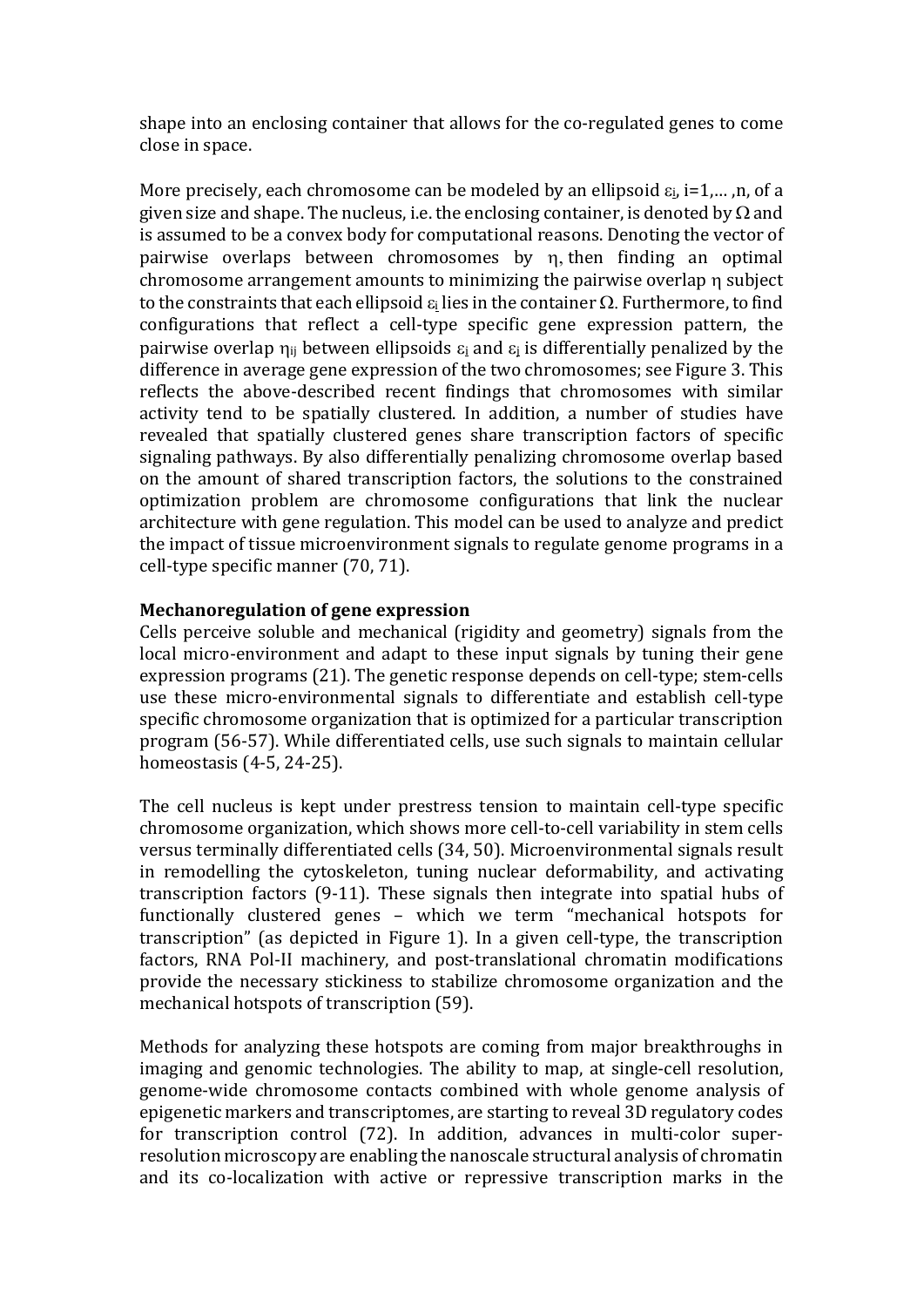intermingled chromosome and gene neighborhoods (73-75). Furthermore, technologies to label proteins, genes (using Crispr-Cas systems) and transcripts (using in situ RNA FISH methods) are providing handles to analyze transcription at unprecedented spatial and temporal resolution (76-79). Such methods, combined with better ways to mechanically manipulate single cells (80), enable a quantitative analysis of chromosome intermingled regions. These experimental findings together with theoretical models describing the polymer physics of chromosome folding and the more recent geometrical models of chromosome packing combined with gene expression analysis are beginning to suggest 3D DNA folding patterns which are optimized for cell-type specific transcription.

Our hypothesis, that these nano-scale regions of functional gene clusters act as "mechanical hotspots for transcription control" has important implications for establishing cellular transcriptional memory. In dividing cells the nuclear membrane is disintegrated with the spindle formation and sister chromatids are separated to form two daughter nuclei. While this process involves the breakdown of cytoskeletal and nuclear architecture, the resulting transcriptional programs are maintained. A number of studies have revealed that the maintenance of such transcriptional memory is encoded at the level of posttranslational modifications on chromatin binding proteins (13). However, such mechanisms alone are insufficient to epigenetic inheritance. We argue that the spatial organization of chromosomes and the specific transcription dependent chromosome intermingling could provide additional mechanisms to maintain cellular transcription memory (51, 59-60). The local functional gene clusters could provide stickiness to specific chromosomes enabling the maintenance of their spatial organization in the two daughter nuclei (62, 65). We suggest that the relative arrangement of chromosomes and genes are more important to preserve cellular transcription memory. Specific pairwise chromosome FISH experiments as well as Hi-C contact maps provide beginning evidence for such mechanical hotspots necessary to maintain spatial memory in dividing cells (52-54, 58-59).

Stem cells have been shown to have a highly dynamic cell nucleus, and as a consequence, there is a higher degree of variability in chromosome positions. In addition, stem cells possess a highly active transcriptome which has been observed to be correlated with heterogeneous relative chromosome positions. Mechano-chemical signals experienced by stem cells lead to their differentiation into specific lineages (81, 82). Time lapse studies of chromosome positions during the early onset of stem cell differentiation indeed revealed the emergence of stable relative chromosome positions (59). Collectively, these studies suggest that cellular differentiation is accompanied by the emergence of a tight coupling between cellular architecture, the spatial chromosome positions and functional gene clustering to stabilize cell-type-specific transcription programs (56). Terminally differentiated cells constantly use micro-environmental signals to reinforce and maintain their corresponding chromosome organization and gene expression (85).

Cells test their local microenvironment and activate specific downstream transcription factors to regulate gene expression patterns (28, 83-84). In fact, the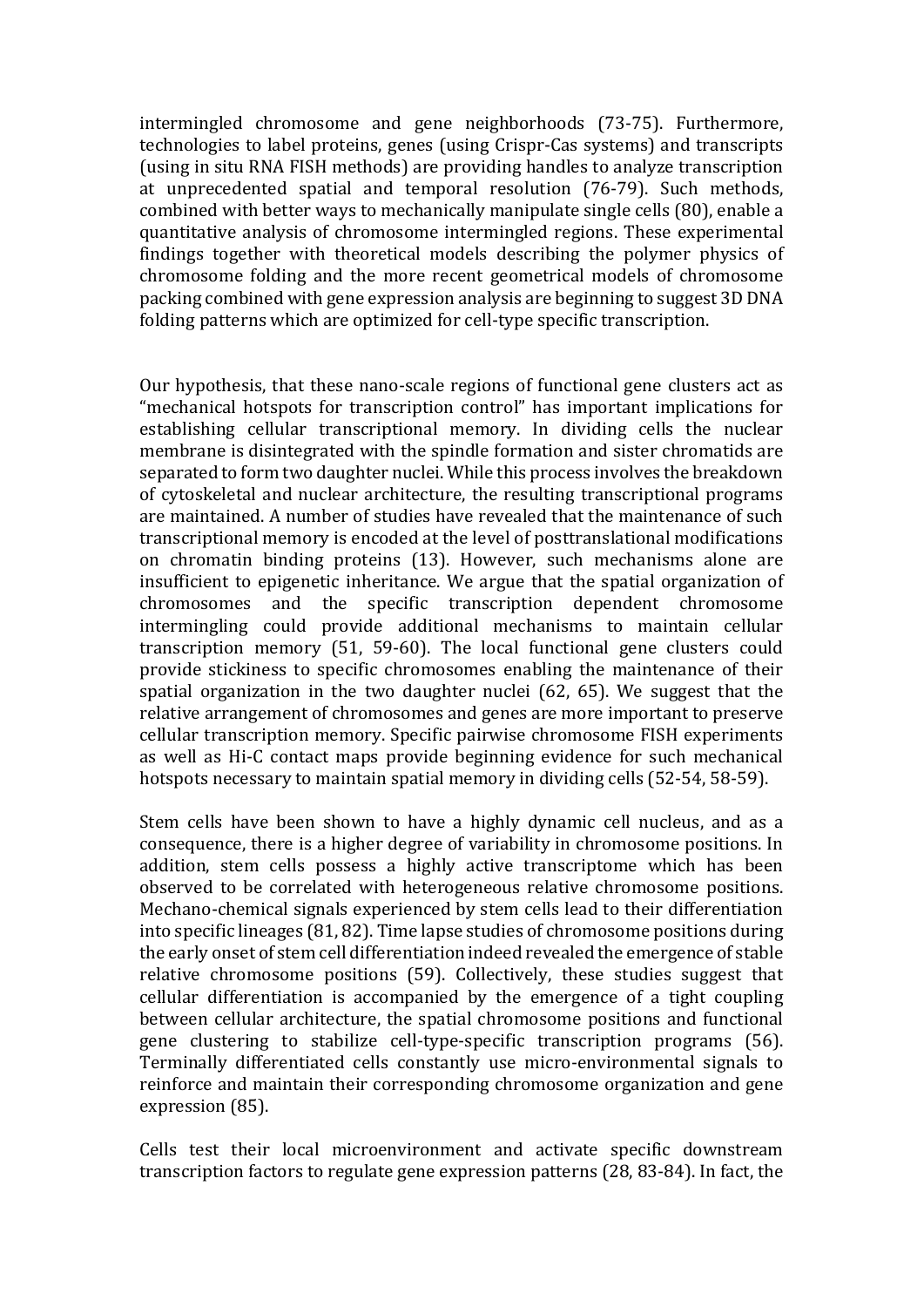target genes of specific pathways have been observed to be spatially clustered, thereby providing an optimized mechanism for the integration of regulatory molecules, chromatin remodeling enzymes, and the RNA Pol II machinery (62-65, 75). In general, cells in physiology are in a quiescent state and maintain their gene expression programs throughout the cell-cycle. These expression programs are altered when local micro-environmental signals change either due to wounds or pathogen infections. Such alterations invariably involve cytoskeletal remodeling, reorganization of 3D nuclear architecture, and the activation and cytoplasmic to nuclear shuttling of transcription factors that eventually are integrated to functional gene clusters; see Figure 4. We speculate that the key to such expression changes is the ability to transiently remodel chromosome intermingling regions, i.e. the "mechanical hotspots", but yet to maintain a structural memory of spatial chromosome organization to revert back into quiescent transcriptional states. Loss of such structural memory could be a precursor for trans-differentiation programs in tissues, the induction of cellular apoptosis, and the onset of a number of diseases, including cancer and fibrosis (1- 3).

# **Concluding Remarks**

Going forward, a number of major questions still remain unanswered. For example, it is yet to be understood, how cells establish cell-type specific chromosome intermingling that is optimized for its mechanical state. In addition, the molecular mechanisms that allow the maintenance of such intermingled regions through cell cycle are rather unclear. Another important question concerns the mechanical rewiring of such intermingling regions to form new functional gene clusters during trans-differentiation programs. Insights to such questions are enabled through single-cell chromosome capture assays combined with super-resolution imaging during reprogramming. In addition, it is desirable to develop a rigorous theoretical framework to describe the chromosome intermingling regions by combining genome-wide regulatory networks with chromosome packing models and polymer physics at the scale of functional gene clusters. Such a combination of experiments and modeling will lead to important new insights into how changes in cell-type specific chromosome intermingled regions are involved in the onset of diseases such as fibrosis and cancer, and open new ways for early disease diagnostics and therapeutic interventions.

## **Outstanding questions:**

- How are cell type-specific transcription factors transduced to the nucleus by seemingly non-specific mechanical microenvironmental signals?
- Are there active mechanical links between cell matrix and functional gene clusters that can relay physical forces directly to the scale of genes?
- What is the nanoscale structural organization of chromosome intermingling regions?
- What are the molecular mechanisms that cluster genes depending on the microenvironmental signals?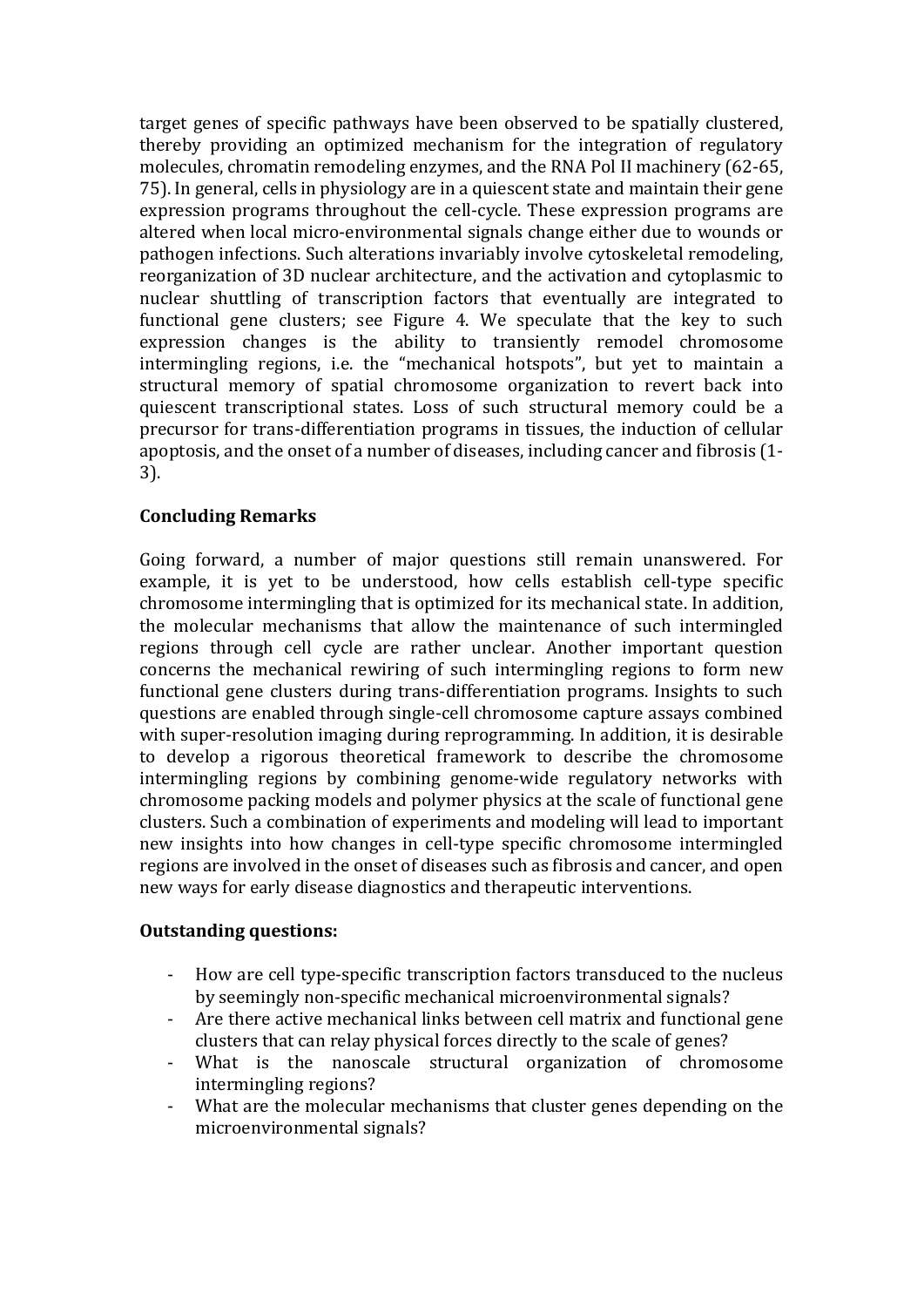- Can one predict the gene expression changes induced by alterations in nuclear shape and chromosome packing that are modulated by microenvironmental signals using theoretical models?

#### **Acknowledgments**

CU was partially supported by DARPA (W911NF-16-1-0551), NSF (1651995) and ONR (N00014-17-1-2147). GVS was funded by the Mechanobiology Institute, Singapore, MOE-Tier3 grant Singapore and IFOM, Milan Italy. We thank members of the Uhler and Shivashankar laboratories for useful discussions. We also thank Diego Pitta de Araujo for the schematic drawing.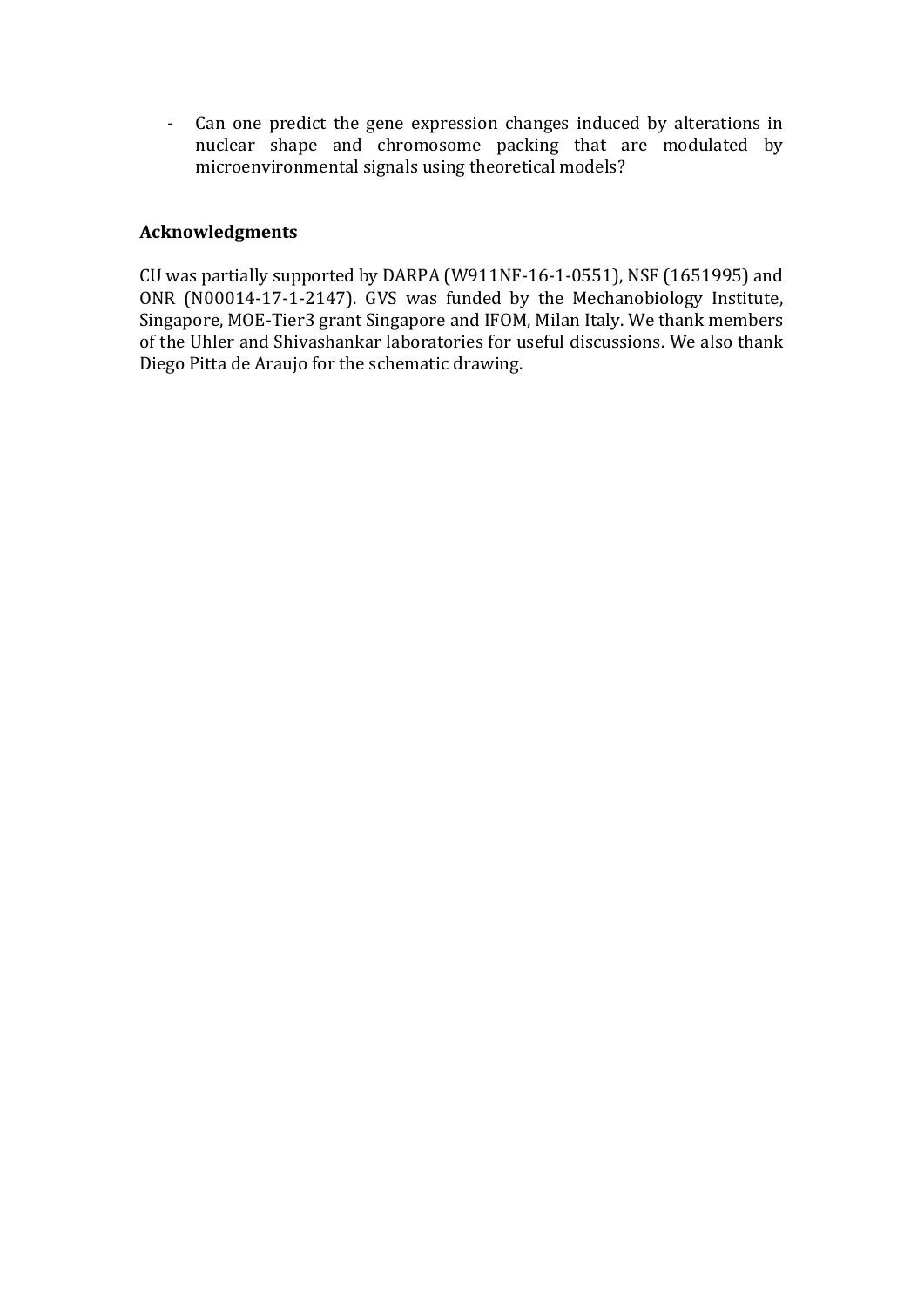#### **References**

- 1. Heller, E. and Fuchs, E. (2015) Tissue patterning and cellular mechanics. *J. Cell Biol.* 211, 219-231
- 2. Przybyla L., Muncie, J.M. and Weaver, V.M. (2016) Mechanical Control of Epithelial-to-Mesenchymal Transitions in Development and Cancer. *Annu. Rev. Cell Dev. Biol*. 32, 527-554
- 3. Fernandez-Sanchez, M.E. *et al*. (2015) Mechanotransduction's impact on animal development, evolution, and tumorigenesis. *Annu. Rev. Cell Dev. Biol*. 31, 373-397
- 4. Sun, Y., Chen, C.S. and Fu, J. (2012) Forcing stem cells to behave: a biophysical perspective of the cellular microenvironment. *Annu. Rev. Biophys*. 41, 519-542
- 5. Humphrey, J.D., Dufresne, E.R. and Schwartz, M.A.(2014) Mechanotransduction and extracellular matrix homeostasis. *Nat. Rev. Mol. Cell Biol*. 15, 802-12
- 6. Shivashankar, G.V.(2011) Mechanosignaling to the cell nucleus and gene regulation. *Annu. Rev. Biophys*. 40, 361-378
- 7. Iskratsch, T., Wolfenson, H. and Sheetz, M.P.(2014) Appreciating force and shape—the rise of mechanotransduction in cell biology. *Nat. Rev. Mol. Cell Biol*. 15,825-33.
- 8. Sun, Z., Guo, S.S. and Fässler, R.(2016) Integrinmediated mechanotransduction. *J. Cell Biol*. 215, 445-456
- 9. Halder, G., Dupont, S. and Piccolo, S. (2012) Transduction of mechanical and cytoskeletal cues by YAP and TAZ. *Nat. Rev. Mol. Cell Biol*. 13, 591-600
- 10. Cho, S., Irianto, J. and Discher, D.E.(2017) Mechanosensing by the nucleus: From pathways to scaling relationships. *J. Cell Biol*. 216, 305-315
- 11. Fedorchak, G.R., Kaminski, A. and Lammerding, J.(2014) Cellular mechanosensing: getting to the nucleus of it all. *Prog. Biophys. Mol. Biol.* 115, 76-92.
- 12. Bustin, M. and Misteli, T.(2016) Nongenetic functions of the genome. *Science* 352, aad6933
- 13. Allis, C.D. and Jenuwein, T.(2016) The molecular hallmarks of epigenetic control. *Nat. Rev. Genet*. 17, 487-500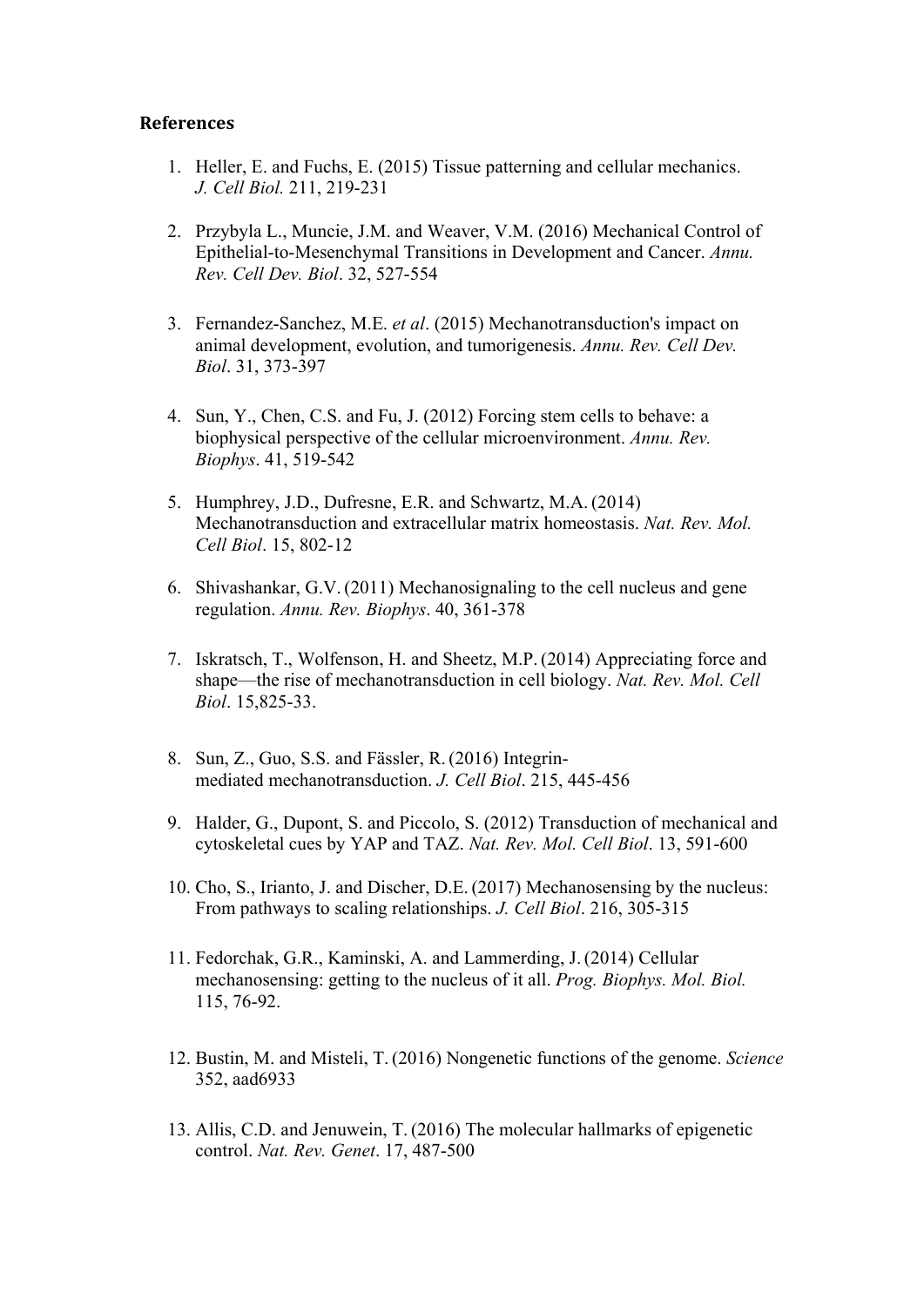- 14. Feuerborn, A. and Cook, P.R. (2015) Why the activity of a gene depends on its neighbors. *Trends Genet*. 31, 483-90
- 15. Gonzalez-Sandoval, A. and Gasser, S.M.(2016) On TADs and LADs: Spatial Control Over Gene Expression. *Trends Genet*. 32, 485-495
- 16. Lanctôt, C. *et al*. (2007) Dynamic genome architecture in the nuclear space: regulation of gene expression in three dimensions. *Nat. Rev. Genet*. 8, 104-15.
- 17. Bulger, M. and Groudine, M. (2011) Functional and mechanistic diversity of distal transcription enhancers. *Cell* 144, 327-339
- 18. Hnisz, D., Day, D.S. and Young, R.A. (2016) Insulated Neighborhoods: Structural and Functional Units of Mammalian Gene Control.*Cell* 167, 1188- 1200
- 19. Schmitt, A.D., Hu, M. and Ren, B.(2016) Genome-wide mapping and analysis of chromosome architecture. *Nat. Rev. Mol. Cell Biol*. 17, 743-755
- 20. Furlan-Magaril, M. *et al*. (2015) 3D genome architecture from populations to single cells.Curr. Opin. *Genet. Dev*. 31, 36-41
- 21. Discher, D.E., Janmey, P., and Wang, Y.L. (2005) Tissue cells feel and respond to the stiffness of their substrate. *Science* 310, 1139-1143
- 22. Vogel, V. and Sheetz, M.P. (2009) Cell fate regulation by coupling mechanical cycles to biochemical signaling pathways. *Curr. Opin. Cell. Biol*. 21, 38-46
- 23. Ingber, D.E., Wang, N. and Stamenovic, D. (2014) Tensegrity, cellular biophysics, and the mechanics of living systems. *Rep. Prog. Phys*. 77, 046603
- 24. Mammoto, A., Mammoto, T. and Ingber, D.E. (2012) Mechanosensitive mechanisms in transcriptional regulation. *J. Cell Sci*. 125, 3061-3073
- 25. Graham, D.M. and Burridge, K.(2016) Mechanotransduction and nuclear function. *Curr. Opin. Cell Biol*. 40, 98-105
- 26. Kadrmas, J.L. and Beckerle, M.C. (2004) The LIM domain: from the cytoskeleton to the nucleus. *Nat. Rev. Mol. Cell Biol*. 5, 920-931
- 27. Nakazawa, N*. et al*. (2016) Matrix mechanics controls FHL2 movement to the nucleus to activate p21 expression. *Proc. Natl. Acad. Sci. USA* 113, E6813- E6822
- 28. Fernández-Sánchez, M.E. *et al*. (2015) Mechanical induction of the tumorigenic β-catenin pathway by tumour growth pressure. *Nature* 523, 92-95
- 29. Gordon, W.R*. et al*. (2015) Mechanical Allostery: Evidence for a Force Requirement in the Proteolytic Activation of Notch. *Dev. Cell* 33, 729-736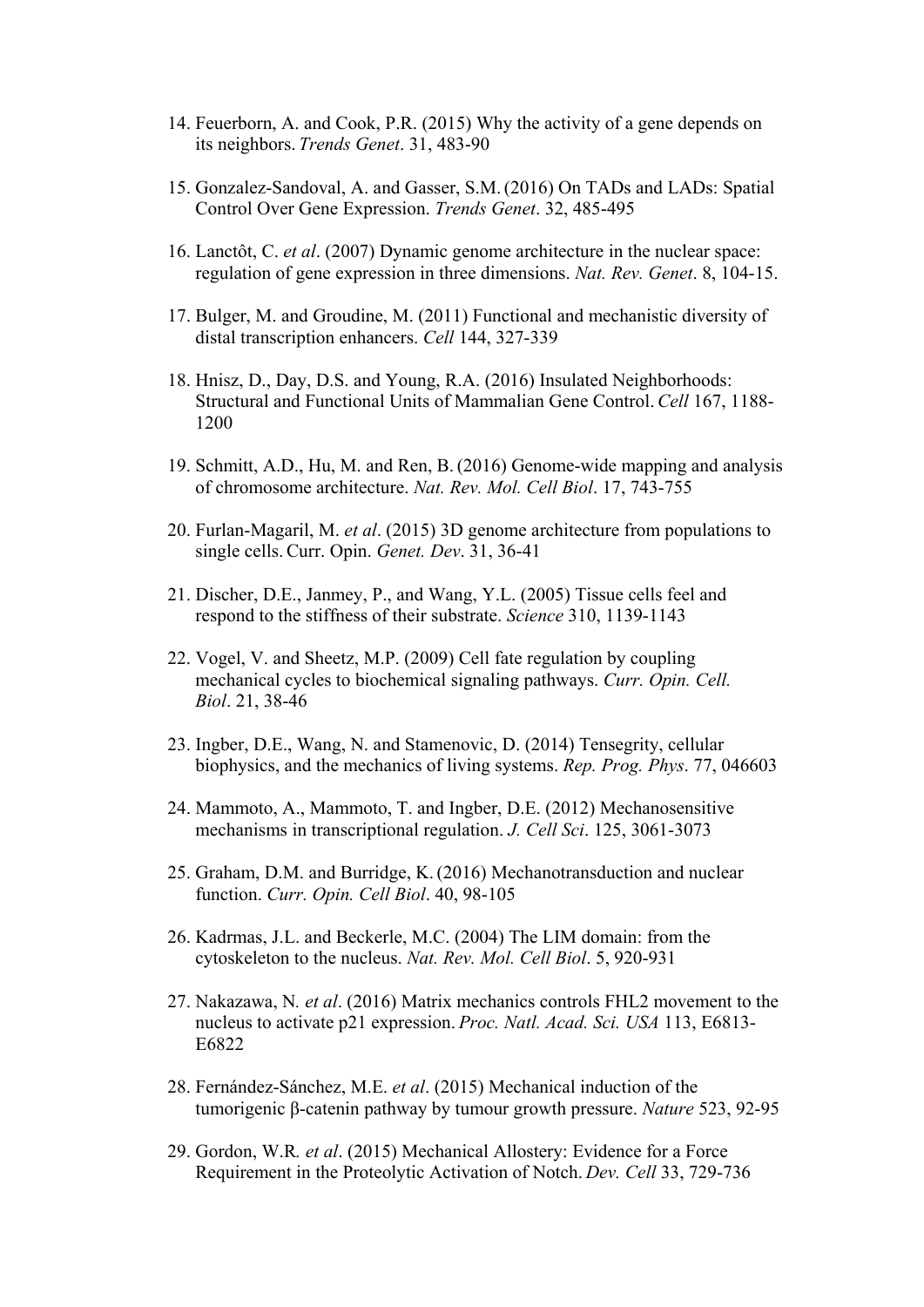- 30. Dupont, S. *et al.* (2011) Role of YAP/TAZ in mechanotransduction. *Nature* 474, 179-183
- 31. Pawłowski, R. *et al*. (2010) An actin-regulated importin α/β-dependent extended bipartite NLS directs nuclear import of MRTF-A. *EMBO J.* 29, 3448-3458
- 32. Iyer, K.V. *et al.* (2012) Mechanical activation of cells induces chromatin remodeling preceding MKL nuclear transport. *Biophys. J.* 103, 1416-1428
- 33. Starr, D.A. and Fridolfsson, H.N. (2010) Interactions between nuclei and the cytoskeleton are mediated by SUN-KASH nuclear-envelope bridges. *Annu. Rev. Cell Dev. Biol.* 26, 421-444
- 34. Ramdas, N.M. and Shivashankar, G.V. (2015) Cytoskeletal control of nuclear morphology and chromatin organization. *J. Mol. Biol*. 427, 695-706
- 35. Arsenovic, P.T. *et al.* (2016) Nesprin-2G, a Component of the Nuclear LINC Complex, Is Subject to Myosin-Dependent Tension. *Biophys. J.* 110, 34-43
- 36. Li, Q. *et al.* (2014) The regulation of dynamic mechanical coupling between actin cytoskeleton and nucleus by matrix geometry. *Biomaterials* 35, 961-969
- 37. Kim, D.H. and Wirtz, D. (2015) Cytoskeletal tension induces the polarized architecture of the nucleus. *Biomaterials* 48, 161-172
- 38. Shao, X. *et al.* (2015) Mechanical stimulation induces formin-dependent assembly of a perinuclear actin rim. *Proc. Natl. Acad. Sci. USA* 112, E2595- 601
- 39. Li, G. and Reinberg, D. (2011) Chromatin higher-order structures and gene regulation. *Curr. Opin. Genet. Dev.* 21, 175-186
- 40. Killian, J.L. *et al.* (2012) Recent advances in single molecule studies of nucleosomes.*Curr. Opin. Struct. Biol.* 22, 80-87
- 41. Fudenberg, G. and Mirny, L.A. (2012) Higher-order chromatin structure: bridging physics and biology. *Curr. Opin. Genet. Dev*. 22, 115-124
- 42. Bascom, G. and Schlick, T. (2017) Linking Chromatin Fibers to Gene Folding by Hierarchical Looping. *Biophys. J.* 112, 434-445
- 43. Bolzer, A. *et al.* (2005) Three-dimensional maps of all chromosomes in human male fibroblast nuclei and prometaphase rosettes. *PLoS Biol.* 3, e157
- 44. Burke, B. and Stewart, C.L. (2013) The nuclear lamins: flexibility in function. *Nat. Rev. Mol. Cell Biol. 14*, 13-24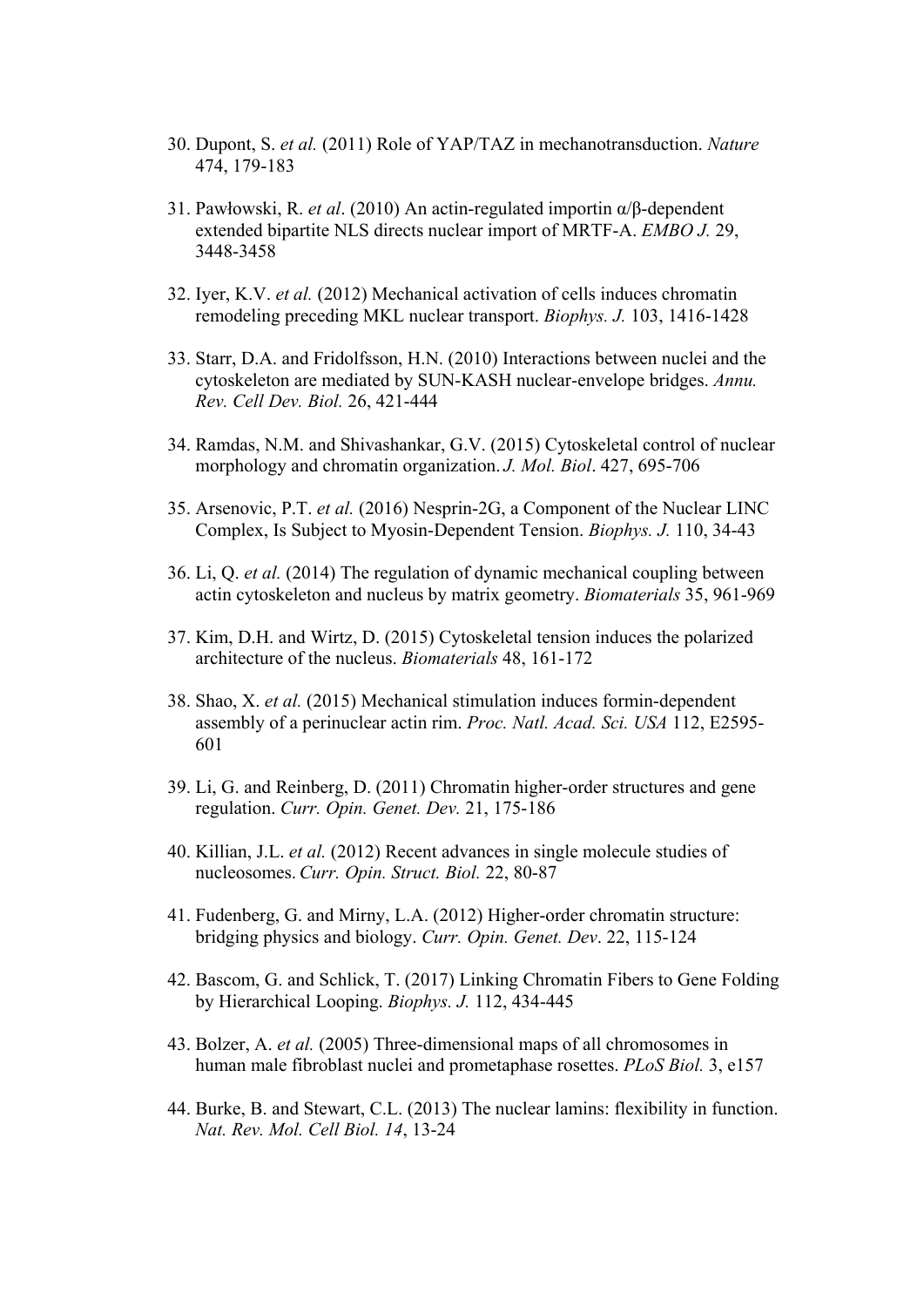- 45. Gruenbaum, Y. and Foisner, R. (2015) Lamins: nuclear intermediate filament proteins with fundamental functions in nuclear mechanics and genome regulation. *Annu. Rev. Biochem.* 84, 131-164
- 46. Kind, J. *et al.* (2013) Single-cell dynamics of genome-nuclear lamina interactions. *Cell* 153, 178-192
- 47. Gesson, K. *et al.* (2016) A-type lamins bind both hetero- and euchromatin, the latter being regulated by lamina-associated polypeptide 2 alpha. *Genome Res.* 26, 462-473
- 48. Mazumder, A. and Shivashankar, G.V. (2007) Gold-nanoparticle-assisted laser perturbation of chromatin assembly reveals unusual aspects of nuclear architecture within living cells. *Biophys. J.* 93, 2209-2216
- 49. Mazumder, A. *et al.* (2008) Dynamics of chromatin decondensation reveals the structural integrity of a mechanically prestressed nucleus. *Biophys. J.* 95, 3028-3035
- 50. Mazumder, A. and Shivashankar, G.V. (2010) Emergence of a prestressed eukaryotic nucleus during cellular differentiation and development. *J. R. Soc. Interface* 7, S321-S330
- 51. Branco, M.R. and Pombo, A. (2006) Intermingling of chromosome territories in interphase suggests role in translocations and transcription-dependent associations. *PLoS Biol.* 4, e138
- 52. Lieberman-Aiden, E. *et al.* (2009) Comprehensive mapping of long-range interactions reveals folding principles of the human genome. *Science* 326, 289- 293
- 53. Rao, S.S. *et al.* (2014) A 3D map of the human genome at kilobase resolution reveals principles of chromatin looping. *Cell* 159, 1665-1680
- 54. Chen, H. *et al.* (2015) Functional organization of the human 4D Nucleome. *Proc. Natl. Acad. Sci. USA* 112, 8002-8007
- 55. Kind, J. *et al.* (2015) Genome-wide maps of nuclear lamina interactions in single human cells. *Cell* 163, 134-147
- 56. Krijger, P.H. *et al.* (2016) Cell-of-Origin-Specific 3D Genome Structure Acquired during Somatic Cell Reprogramming. *Cell Stem Cell* 18, 597-610
- 57. Ji, X. *et al.* (2016) 3D Chromosome Regulatory Landscape of Human Pluripotent Cells. *Cell Stem Cell* 18, 262-275
- 58. Bickmore, W.A. and van Steensel, B. (2013) Genome architecture: domain organization of interphase chromosomes. *Cell* 152, 1270-1284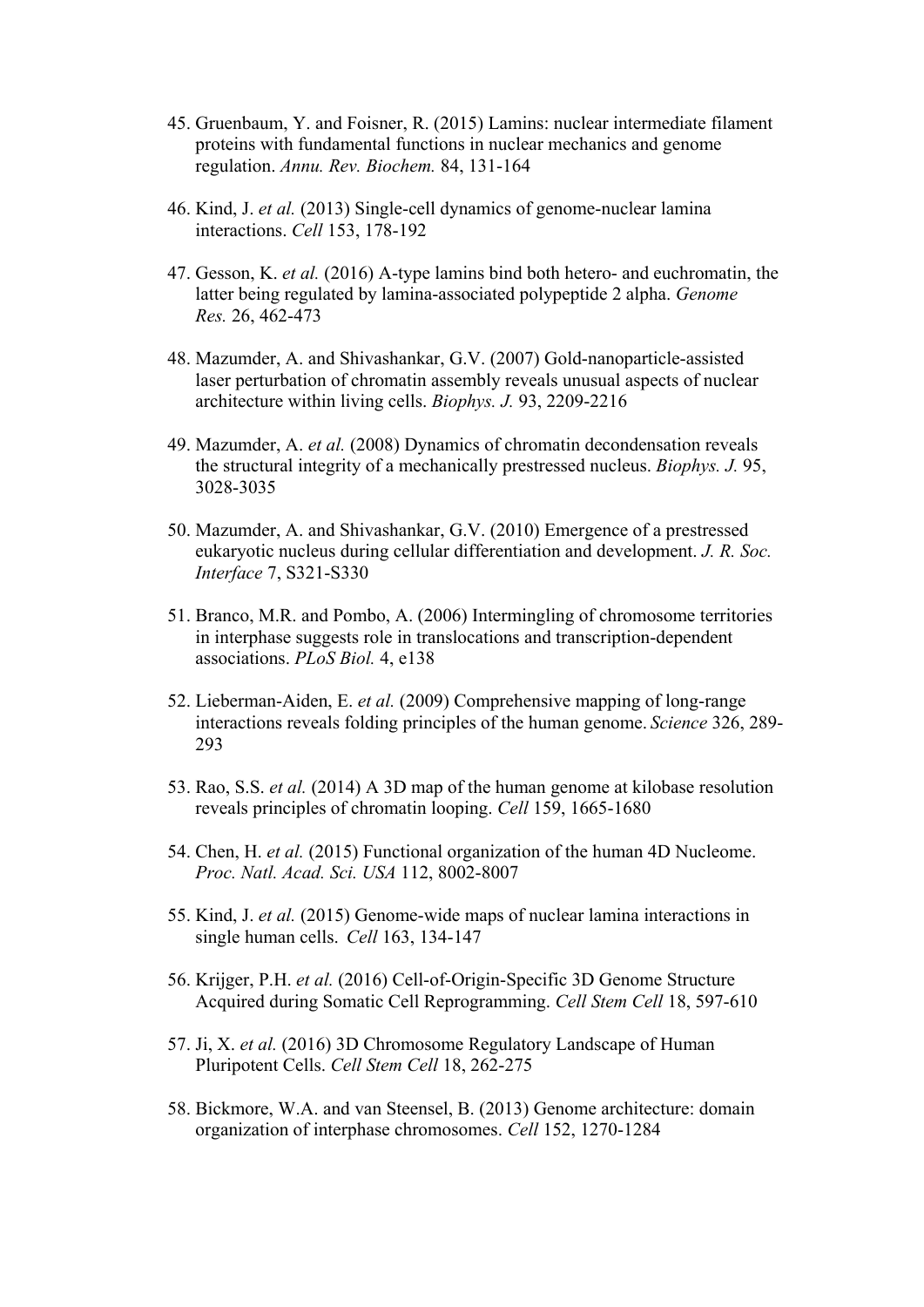- 59. Maharana, S. *et al.* (2016) Chromosome intermingling-the physical basis of chromosome organization in differentiated cells. *Nucleic Acids Res.* 44, 5148- 5160
- 60. Iyer, K.V. *et al.* (2012) Modeling and experimental methods to probe the link between global transcription and spatial organization of chromosomes. *PLoS One* 7, e46628
- 61. Dekker, J. and Mirny, L. (2016) The 3D Genome as Moderator of Chromosomal Communication. *Cell* 164, 1110-1121
- 62. Thévenin , A. *et al.* (2014) Functional gene groups are concentrated within chromosomes, among chromosomes and in the nuclear space of the human genome. *Nucleic Acids Res.* 42, 9854-9861
- 63. Wang, S., Xu, J. and Zeng, J.(2015) Inferential modeling of 3D chromatin structure. *Nucleic Acids Res.* 43, e54
- 64. Zhu, Y. *et al.* (2016) Constructing 3D interaction maps from 1D epigenomes. *Nat. Commun.* 7, 10812
- 65. Capurso, D., Bengtsson, H. and Segal, M.R. (2016) Discovering hotspots in functional genomic data superposed on 3D chromatin configuration reconstructions. *Nucleic Acids Res.* 44, 2028-2035
- 66. Grigoryev, S.A. *et al.* (2016) Hierarchical looping of zigzag nucleosome chains in metaphase chromosomes. *Proc. Natl. Acad. Sci. USA* 113, 1238- 1243
- 67. Zhang, B. and Wolynes, P.G. (2015) Topology, structures, and energy landscapes of human chromosomes. *Proc. Natl. Acad. Sci. USA* 112, 6062- 6067
- 68. Di Pierro, M. *et al.* (2016) Transferable model for chromosome architecture. *Proc. Natl. Acad. Sci. USA* 113, 12168-12173
- 69. Ganai, N., Sengupta, S. and Menon, G.I. (2014) Chromosome positioning from activity-based segregation. *Nucleic Acids Res.* 42, 4145-4159
- 70. Uhler C. and Wright, S.J. (2013) Packing ellipsoids with overlap. *SIAM Rev.* 55, 671-706
- 71. Uhler, C. and Shivashankar, G.V. (2016) Geometric control and modeling of genome reprogramming. *Bioarchitecture* 6, 76-84
- 72. Ramani, V*. et al.* (2017) Massively multiplex single-cell Hi-C. *Nat. Methods*, doi: 10.1038/nmeth.4155. [Epub ahead of print]
- 73. Boettiger, A.N. *et al.* (2016) Super-resolution imaging reveals distinct chromatin folding for different epigenetic states. *Nature* 529, 418-422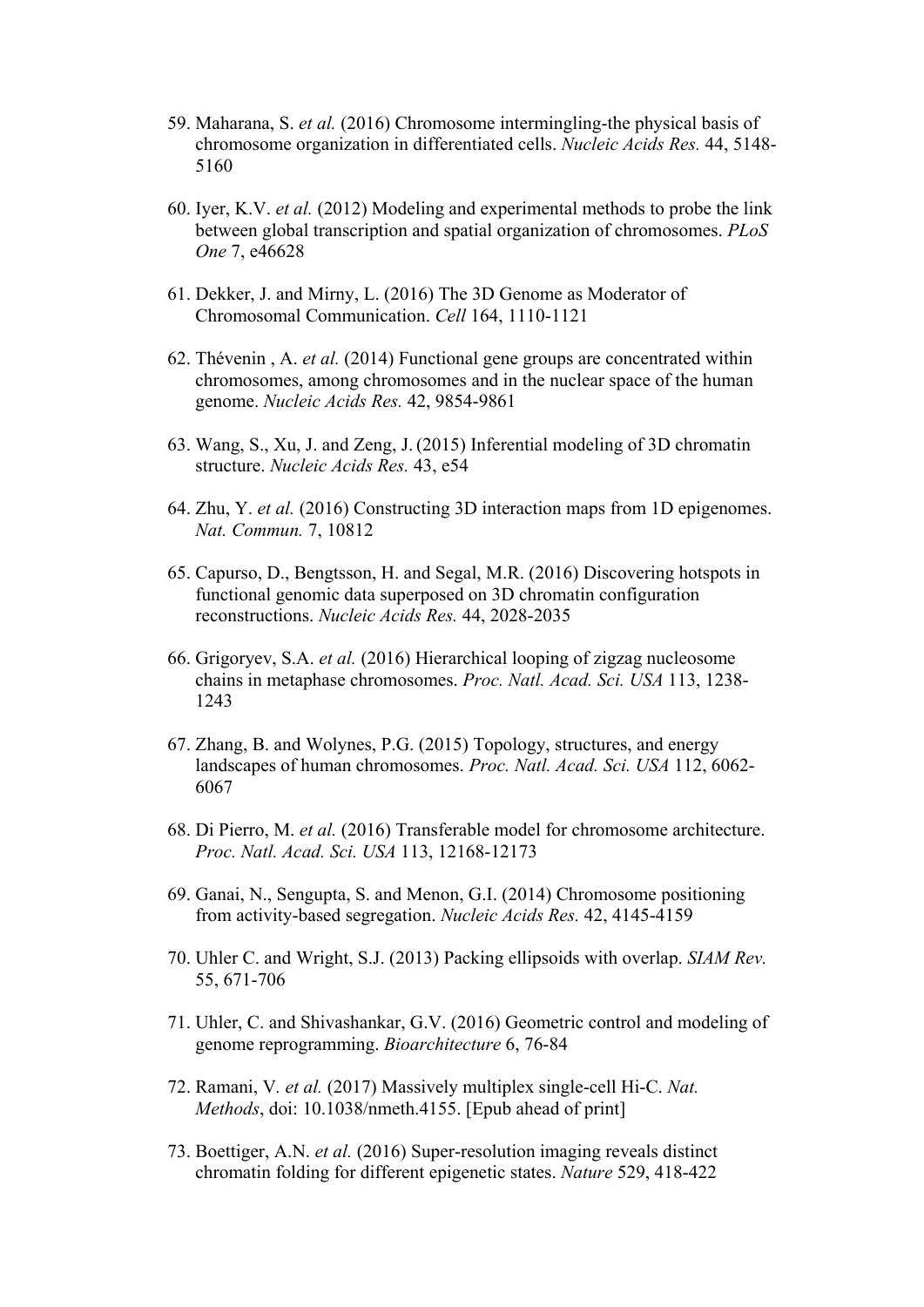74. Dong, B*. et al.* (2016)

Superresolution intrinsic fluorescence imaging of chromatin utilizing native, unmodified nucleic acids for contrast. *Proc. Natl. Acad. Sci. USA* 113, 9716-9721

- 75. Wang, Y., Ratna, P. and Shivashankar, G.V. (2017) Superresolution imaging of nanoscale chromosome contacts. *Sci. Rep.* 7, 42422
- 76. Chen, X. *et al.* (2016) Synthetic dual-input mammalian genetic circuits enable tunable and stringent transcription control by chemical and light. *Nucleic Acids Res.* 44, 2677-2690
- 77. Seo, D. *et al.* (2016) A Mechanogenetic Toolkit for Interrogating Cell Signaling in Space and Time. *Cell* 165, 1507-1518
- 78. Chen, B. *et al.* (2013) Dynamic imaging of genomic loci in living human cells by an optimized CRISPR/Cas system. *Cell* 155, 1479-1491
- 79. Ma, H. *et al.* (2015) Multicolor CRISPR labeling of chromosomal loci in human cells. *Proc. Natl. Acad. Sci. USA* 112, 3002-3007
- 80. Mandal, K. *et al.* (2016) Mapping intracellular mechanics on micropatterned substrates. *Proc. Natl. Acad. Sci.* USA 113, E7159-E7168
- 81. Engler, A.J. et al. (2006) Matrix elasticity directs stem cell lineage specification. *Cell* 126:677-89
- 82. Le HQ*, et al.* (2016) Mechanical regulation of transcription controls Polycomb-mediated gene silencing during lineage commitment. *Nature Cell Biology* 18(8):864-875
- 83. Dupont S. et al. (2011) Role of YAP/TAZ in mechanotransduction. *Nature* 474:179-83
- 84. Aarash Tajik. *et al*. (2016) Transcription upregulation via force-induced direct stretching of chromatin. *Nature Materials* 15, 1287–1296
- 85. Wang Y. *et al*. (2017) Orientation and repositioning of chromosomes correlate with cell geometry-dependent gene expression. *Mol Biol Cell*. E16-12-0825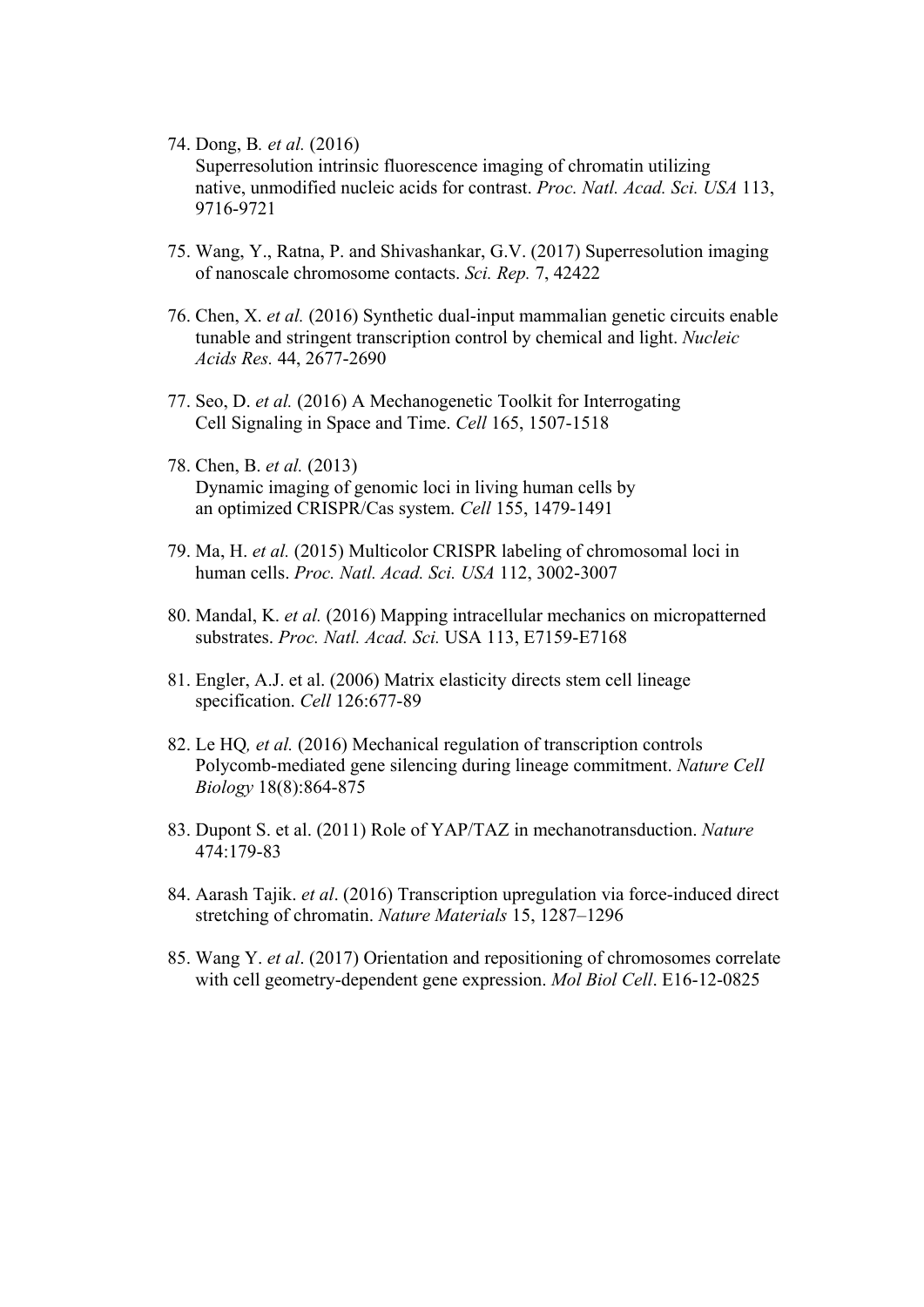

Figure 1: (A) Cells sense the geometry and rigidity of the tissue microenvironment and perceive a number of biochemical signals via proteins on the cell membrane. (B) These signals are transduced to the nucleus via a number of canonical signaling pathways. In addition, the nucleus is linked with the cell membrane through an elaborate meshwork of cytoskeletal filaments, including actin, microtubules, and intermediate filaments. (C) The spatial organization of chromosomes in the cell nucleus, in particular the spatial neighborhoods of chromosomes, their degree of intermingling, and the clustering of genes within those intermingled regions, are optimized for cell-type specific regulatory programs. (D) The chemical and physical signals that reach the nucleus are translated via chromatin remodeling enzymes and the transcription machinery to facilitate the regulation of particular genes. Our hypothesis is that these chromosome intermingling regions serve as mechanical hotspots that harbor celltype specific gene clusters and integrate micro-environmental signals for genome regulation.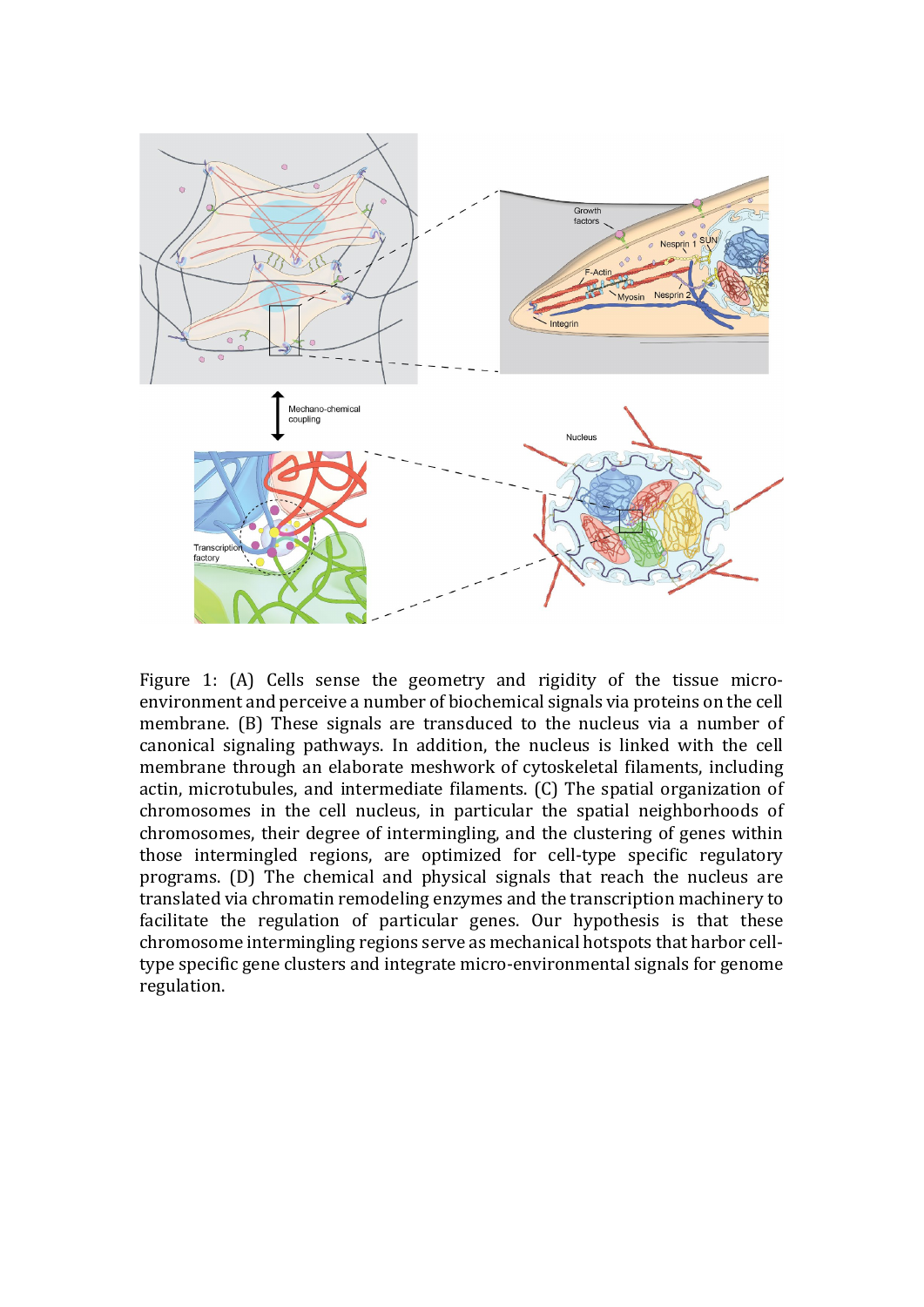

Figure 2: Scales of DNA packing in the cell nucleus. The ~1m long double-stranded DNA is packed into an approximately 10µm diameter cell nucleus. DNA is wrapped around histone and non-histone proteins to form a nucleosomal array of  $\sim$ 11nm in diameter. The resulting chromatin fiber is organized into topologically associated domains (i.e., TADs), which are further folded into a higher-order chromosome structure. The chromosomes (23 pairs for human cells) are then packed within the cell nucleus in a cell-type dependent manner.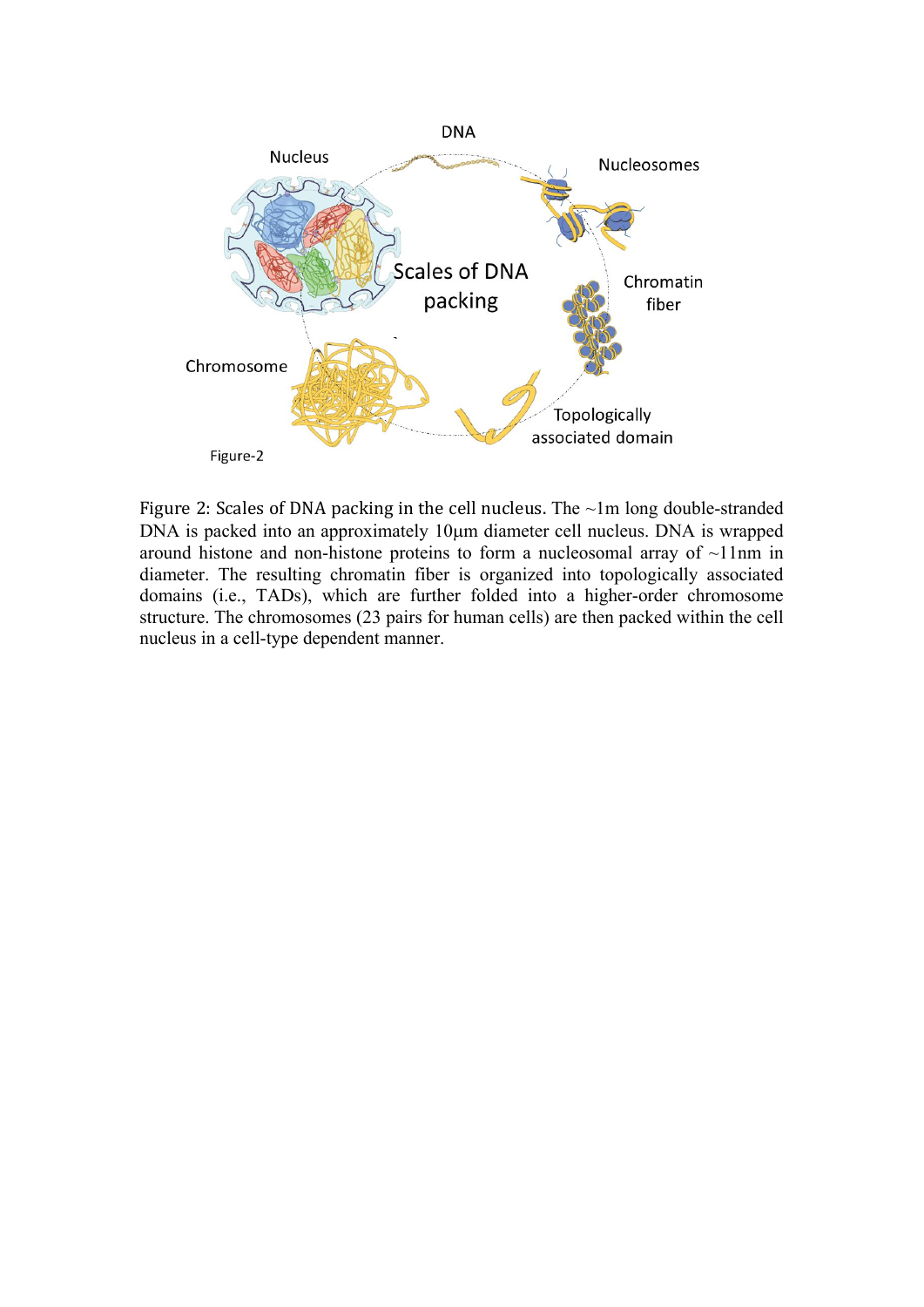



Figure 3: Geometric chromosome packing models. (A) Chromosomes are modeled as ellipsoids  $\varepsilon_{i}$ , i=1,..., n, of a given size and shape. The nucleus is modeled as an enclosing ellipsoid  $\Omega$ . The chromosomes are packed within the cell nucleus by differentially penalizing the pairwise overlap  $\eta_{ij}$  between ellipsoids depending on the difference in average gene expression of the two chromosomes. (B) Simulation results of the optimized chromosome packing arrangements show that two distinct nuclear mechanical constraints result in different chromosome neighborhoods.